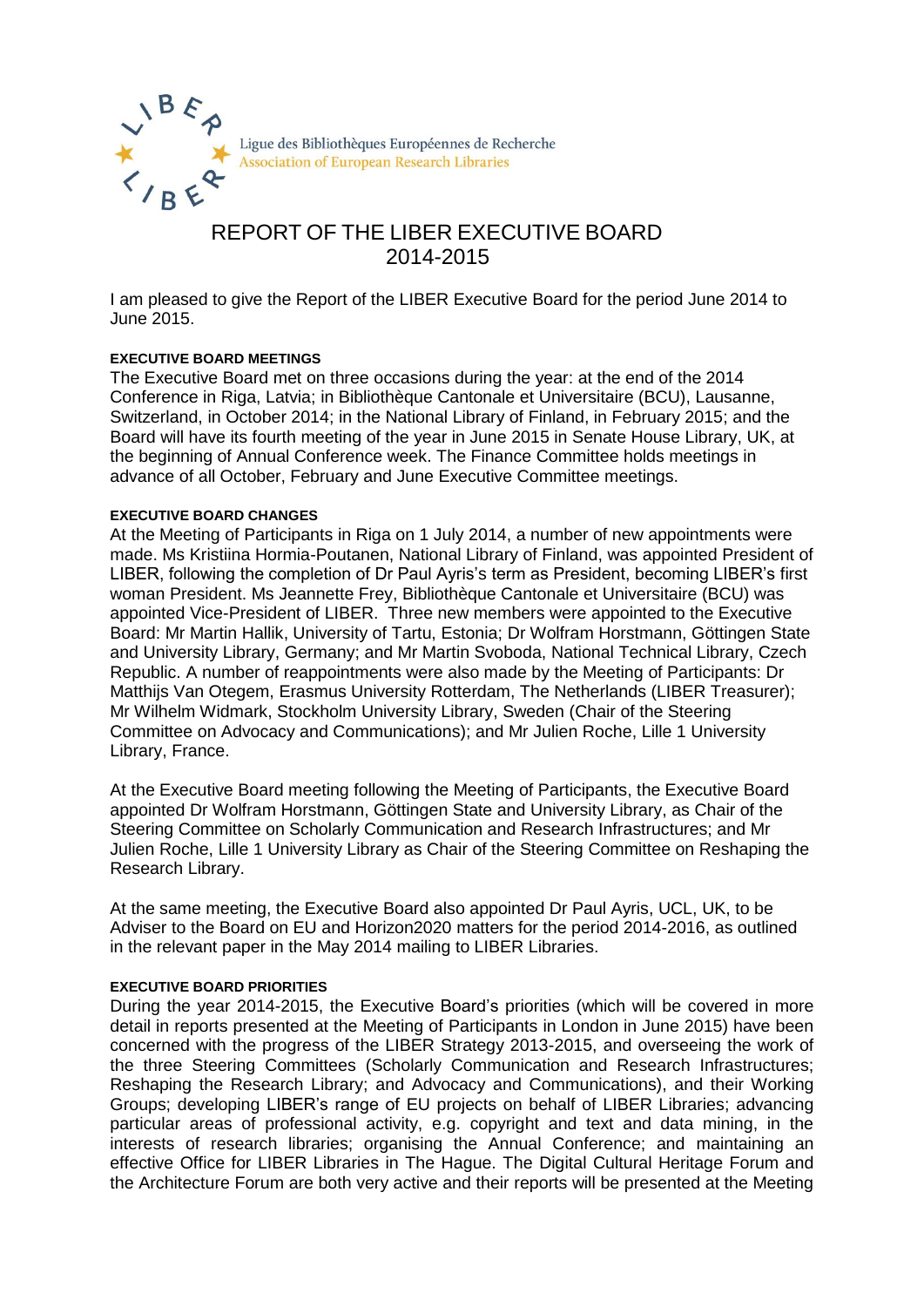of Participants, as will that on the progress of *LIBER Quarterly*. The Conference Programme Committee, led by LIBER Vice-President, Jeannette Frey, as Chair, prepared the 44th LIBER Annual Conference, which will take place in Senate House Library, London, in June 2015.

## **STAFFING**

There have been a number of changes in staffing during the year 2014-2015. In July 2014, Dr Izaskun Lacunza, Executive Director, tendered her resignation in order to take up a position in Madrid, and formally stepped down from LIBER on 30 September 2014. Dr Lacunza made a very substantial contribution to LIBER during her time as Executive Director, and we wish her well in her future career. Ms Susan Reilly took up the post of Interim Executive Director on 1 October 2014. An open competition for Executive Director in autumn 2014 attracted a very good response of high-quality candidates from Europe and North America, and a shortlist of five candidates was interviewed in The Hague on 20 November 2014 by a panel comprising the LIBER President, Vice-President, Secretary-General and Treasurer, with Drs Dick Langbroek, then Head of HR in the National Library of The Netherlands, acting as observer. Ms Susan Reilly was appointed to the post of Executive Director and took up her position on 1 December 2014. Further appointments took place during the year: Mr Pablo de Castro was appointed Open Access Project Officer from 2 February 2015 for a period of two years to manage the Gold Open Access Pilot within OpenAire2020. Ms Melanie Imming was appointed to the post of EU Projects Manager from 30 March 2015. In line with the decision of the Finance Committee and the Executive Board to appoint an Office Manager, Ms Suzanne Castro Reid was appointed from 4 May 2015.

Ms Marieke Willems, Communications Officer EU Projects, stepped down from LIBER in December 2014 on maternity leave and at the expiry of her contract in April 2015. Ms Willems worked with LIBER for a period of three years and we wish her well. Ms Friedel Grant, Communications Officer, went on maternity leave in May 2015 and will return in September 2015. Ms Yvonne Stigter, Assistant to the Director, will retire at the end of June 2015, after four years in the LIBER Office. We are very grateful for her work for LIBER during this time and wish her a happy retirement.

The LIBER Office presently comprises: Ms Susan Reilly, Executive Director; Ms Friedel Grant (75% EU Projects; 25% LIBER Office); Ms Melanie Imming, EU Projects Manager (80% FTE; 90% EU Projects; 10% LIBER Office); Mr Pablo de Castro, Open Access Project Officer, Dr Dan North, EU Projects Officer (3.5 days a week); Ms Suzanne Reid, Office Manager (80% FTE; 60% FTE LIBER; 20% EU Projects); Ms Hege van Dijke, Comms & Events Officer, and Ms Yvonne Stigter, Assistant to the Director (2 days a week).

The Appointments Committee (President, Vice-President, Secretary-General and Treasurer, with the Executive Director in attendance) met in Lausanne in October 2014. This Committee meets regularly at the October Executive Board meeting and on other occasions if required.

### **LIBER PARTICIPATION (I.E. MEMBERSHIP)**

The Executive Board gives the highest priority to maintaining and expanding library participation in LIBER. The current number of LIBER Libraries at May 2015 stands at a total of 404 Participants (Institution: 373; Organisation: 17; Associate: 8; and Individual: 6).

### **LIBER COMMUNICATIONS**

To improve access for LIBER Libraries to the Executive Board's discussions and to the August, November, March and May LIBER mailings, LIBER Mailings were made available on the LIBER website with effect from November 2014; and the Minutes of Executive Board meetings were made available with effect from July 2014. A summary note of each Executive Board meeting is also made available on the LIBER website as soon as possible after each meeting. Both Minutes and Mailings are also archived on the Board and LIBER Libraries Intranets on the LIBER website.